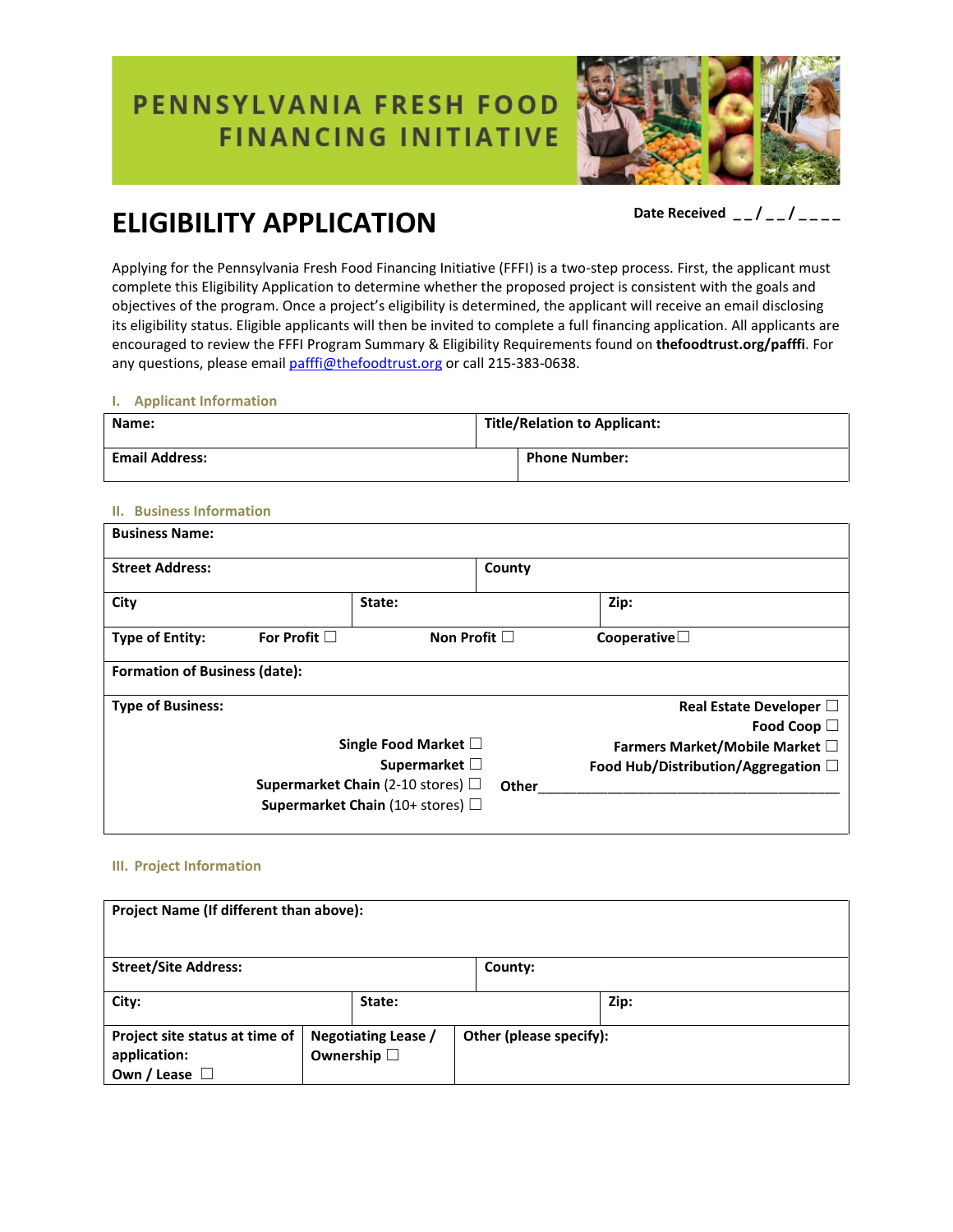**In a few sentences, please describe your project, including use of requested funding.**

| <b>Estimated Project Start Date:</b>                                                                              | <b>Estimated Project End Date:</b>                           |
|-------------------------------------------------------------------------------------------------------------------|--------------------------------------------------------------|
| <b>Current No. of Employees:</b>                                                                                  | <b>Expected No. of Additional Employees (if applicable):</b> |
| Part-time: _______ Full-time: ______                                                                              | Part-time: _______ Full-time: ______                         |
| <b>Total Approximate Percentage of Employees from the</b>                                                         | <b>Employee Hourly Rate (range or average</b>                |
| Local Community (upon project completion):                                                                        | acceptable):_______                                          |
|                                                                                                                   |                                                              |
| Existing Retail sq ft (if applicable):                                                                            | If proposing to expand, how many additional sq ft will       |
|                                                                                                                   | be added?                                                    |
| Estimated % of Produce sales after project completion:                                                            |                                                              |
|                                                                                                                   |                                                              |
| Please describe your sources of food (e.g. Name of distributor, details on growers, producers, etc.):             |                                                              |
|                                                                                                                   |                                                              |
|                                                                                                                   |                                                              |
| Please indicate your participation in Pennsylvania's PA Preferred Program or describe any local sourcing efforts: |                                                              |
|                                                                                                                   |                                                              |
|                                                                                                                   |                                                              |
| Does your business accept (if neither, please specify your plans to pursue authorization):                        |                                                              |
|                                                                                                                   |                                                              |
| SNAP                                                                                                              |                                                              |
| WIC $\square$                                                                                                     |                                                              |

# **IV. Finance Information**

| Funding Use (select all that apply):                                                                    | Opening a new business $\Box$<br>Expansion of operating business $\Box$<br>Renovation of operating business $\Box$ | Equipment $\Box$<br>Predevelopment/TA □<br>Working Capital $\square$                          | Other (please<br>specify)                                                                                       |
|---------------------------------------------------------------------------------------------------------|--------------------------------------------------------------------------------------------------------------------|-----------------------------------------------------------------------------------------------|-----------------------------------------------------------------------------------------------------------------|
| <b>Financing Request Type</b><br>(You may select more than<br>one option)*:<br>*Note: Awarded financing | Loan $\Box$<br>Grant $\Box$<br><b>Business Assistance</b> □                                                        | require (select all that apply):<br>$\Box$ Financial Management<br>□ Marketing/Graphic Design | If interested in receiving business assistance, please<br>describe the type of business assistance that you may |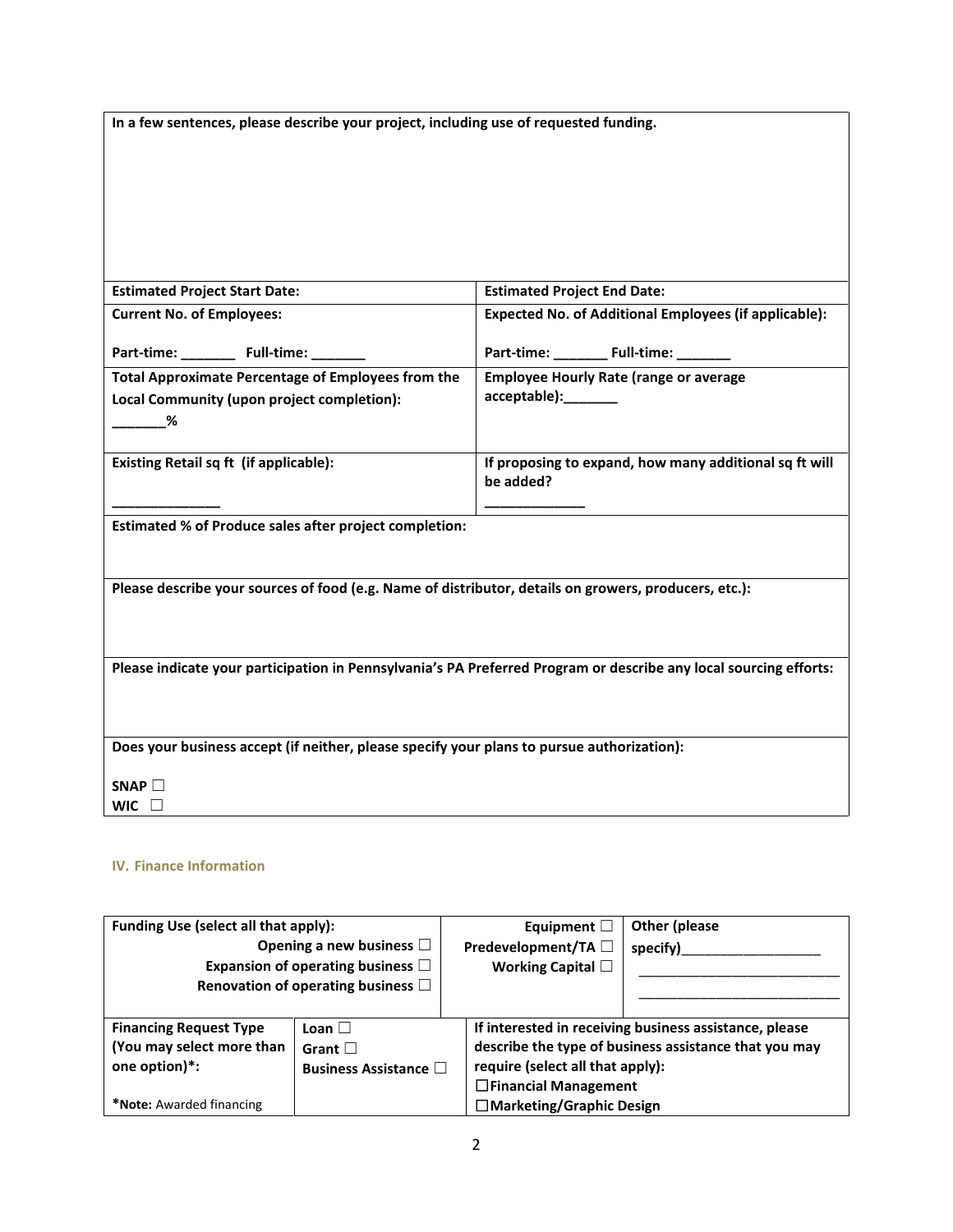|                                                                                                                                                                                                      | $\square$ Business Strategy/Planning<br>$\Box$ Construction Management<br>$\Box$ Additional Details / Other |                             |  |  |
|------------------------------------------------------------------------------------------------------------------------------------------------------------------------------------------------------|-------------------------------------------------------------------------------------------------------------|-----------------------------|--|--|
|                                                                                                                                                                                                      |                                                                                                             |                             |  |  |
|                                                                                                                                                                                                      | <b>Total Project Cost:</b>                                                                                  |                             |  |  |
| Please describe the sources of funds that will be used for this project (if applicable). Please identify if each                                                                                     |                                                                                                             |                             |  |  |
| anticipated source of funds is a loan or does not need to be repaid (such as a grant or your own funds). Please also<br>include the amount and status (committed, requested, etc.) with each source. |                                                                                                             |                             |  |  |
|                                                                                                                                                                                                      |                                                                                                             |                             |  |  |
|                                                                                                                                                                                                      |                                                                                                             |                             |  |  |
|                                                                                                                                                                                                      |                                                                                                             |                             |  |  |
|                                                                                                                                                                                                      |                                                                                                             |                             |  |  |
|                                                                                                                                                                                                      |                                                                                                             | <b>Total Grant Request:</b> |  |  |

## **V. Short Answers (2-5 sentences)**

Π

| Describe how your business serves<br>a low-to-moderate income<br>community.            |  |
|----------------------------------------------------------------------------------------|--|
| Describe how your businesses'<br>community has limited healthy<br>food retail options. |  |
| Describe your or your team's<br>management experience in food<br>retailing.            |  |